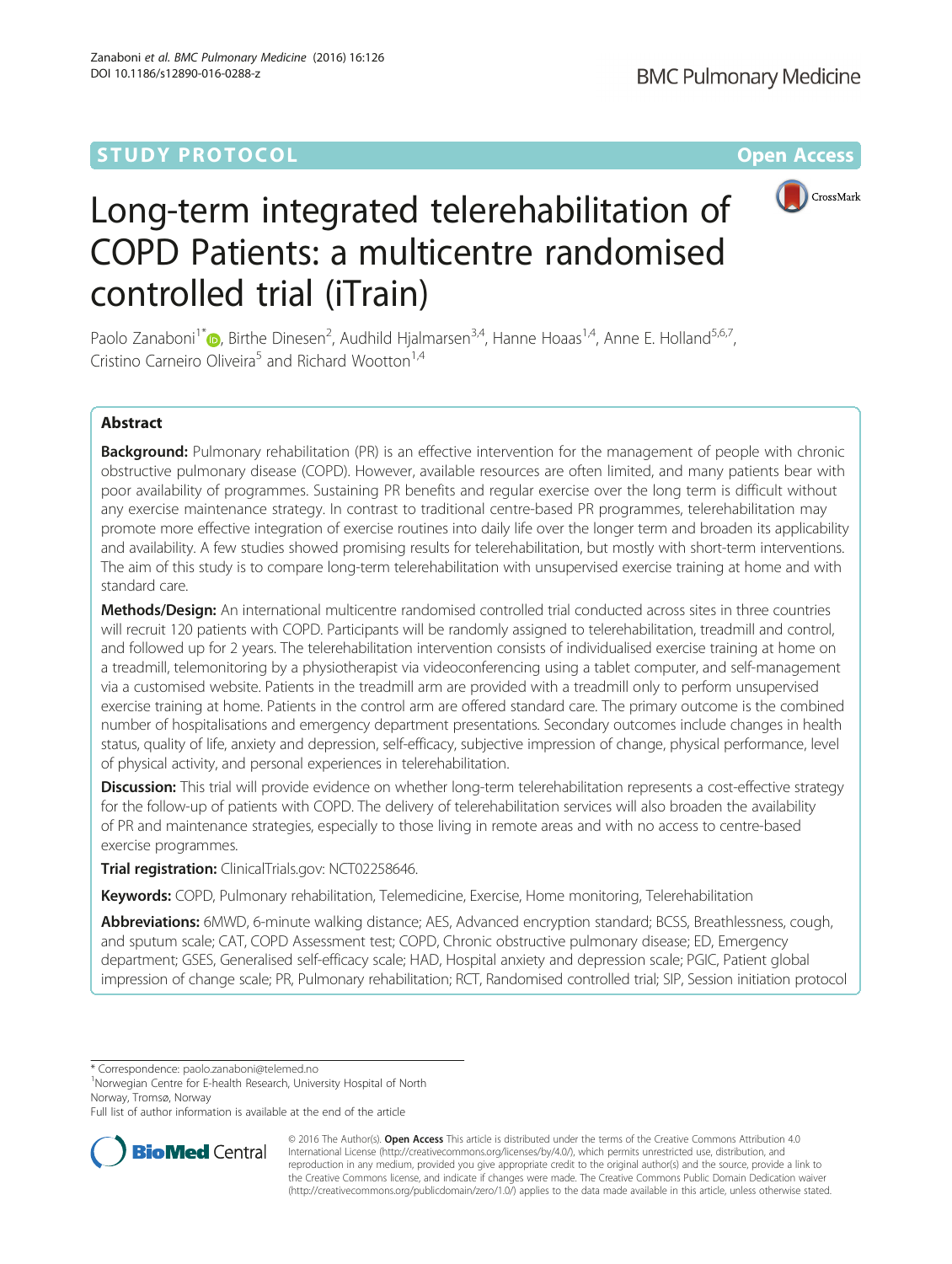#### Background

Chronic obstructive pulmonary disease (COPD) is characterised by a persistent airflow limitation that is usually progressive [[1](#page-7-0)]. Patients experience frequent acute exacerbations, characterised by worsening of respiratory symptoms [[2\]](#page-7-0) which may lead, in the worst cases, to a hospital admission [\[3](#page-7-0)]. COPD poses a substantial burden on healthcare budgets. The largest part of the health service expenditure is for hospitalisations and emergency department (ED) presentations, which commonly occur in the latter stages of the disease [[4\]](#page-7-0). Moreover, prior hospitalisations represent a risk factor for rehospitalisation in patients discharged after a severe exacerbation [[5\]](#page-7-0). Hospital admissions for exacerbations do not only represent a burden for the healthcare system, but have also a negative impact on patients, who experience reduced physical activity, decreased exercise performance [[6\]](#page-7-0), and impaired quality of life, even in mild stages of the disease [\[7](#page-7-0)]. Dyspnoea, the most commonly reported symptom during acute events, is associated with anxiety and depression [\[8](#page-7-0)]. Importantly, reduced physical activity is the strongest predictor of mortality in patients with COPD [\[9\]](#page-7-0).

Pulmonary rehabilitation (PR) is an evidence-based, multidisciplinary, and comprehensive intervention for the management of COPD [\[10](#page-7-0)–[12\]](#page-7-0). The main goal is to improve the physical and psychological condition and to promote long-term adherence of health-enhancing behaviours [[13](#page-7-0)]. Exercise training is the cornerstone of PR, aiming to improve physical capacity and ability to perform activities of daily living. Other components include patient assessment, behavioural change, education on selfmanagement, and psychosocial support [\[13](#page-7-0)]. PR improves dyspnoea, physical performance, quality of life [[10](#page-7-0)], and is effective in reducing use of healthcare resources [[14](#page-7-0)]. However, the short-term benefits diminish over the succeeding 12 months without an effective maintenance strategy [[15\]](#page-7-0). Sustaining long-term adherence to exercise training is difficult due to variation in day to-day condition, exacerbations, hospital admissions, and transportation problems [\[16\]](#page-7-0). Key factors which promote exercise maintenance include professional support, review of exercise intensity, goal setting, social support, positive personal attributes, and the availability of exercise programmes with regular supervision [[16\]](#page-7-0). Only a few investigators have explored maintenance strategies to sustain the benefits of PR over the long term, with inconsistent results [\[17](#page-7-0)–[20](#page-7-0)].

Telemedicine has the potential to improve access to PR and support long-term exercise maintenance strategies. Telerehabilitation is the use of information and communication technologies to provide rehabilitation services remotely to people in their homes or other environments [[21](#page-7-0)]. In contrast to traditional centre-based programmes,

undertaking PR within the home environment may promote more effective integration of exercise routines into daily life over the longer term [[22\]](#page-7-0). Evidence of the use of telemedicine in PR is still limited [[13\]](#page-7-0). A recent review showed that telemedicine was effective in increasing physical activity levels in patients with COPD [[23\]](#page-7-0). A few studies, most of which uncontrolled, showed promising results for short-term telerehabilitation interventions in regards to feasibility, safety, exercise capacity, and health-related quality of life [\[24](#page-7-0)–[29\]](#page-7-0). However, only one uncontrolled pilot study trialled a long-term telerehabilitation intervention for patients with COPD [\[30\]](#page-7-0). This study demonstrated positive outcomes in terms of exercise maintenance, physical performance, health status and quality of life [[31](#page-7-0)]. Importantly, long-term adherence was supported by experienced health benefits, self-efficacy, emotional safety, and maintenance of motivation [[32](#page-7-0)]. Larger controlled trials are needed to explore the longterm effects of telerehabilitation in COPD.

Developing new cost-effective ways to sustain regular exercise over the long term and broaden the applicability and availability of PR is an important goal in the COPD management. The aim of this study is to compare long-term telerehabilitation of COPD patients consisting of exercise training at home, telemonitoring, and self-management, with unsupervised exercise training at home and with standard care. We hypothesised that long-term telerehabilitation will reduce the number of hospital readmissions and improve patient's level of physical activity, health status and quality of life. The results from this study will provide decision makers, as well as practitioners, evidence on whether telerehabilitation interventions might be added to the current offer of traditional PR programmes and maintenance strategies.

#### Methods/Design

#### Design

An international multicentre randomised controlled trial (RCT) conducted across sites in three countries (Norway, Australia, and Denmark), where 120 patients with COPD are randomly assigned to three arms (telerehabilitation, treadmill, control) in a 1:1:1 ratio and followed up for 2 years. The trial is restricted to patients who have volunteered and provided written informed consent in accordance with the Declaration of Helsinki. The trial received approval from the Regional Committee for Medical and Health Research Ethics in Norway (2014/676/REK nord), the Alfred Hospital Human Research Ethics Committee (289/14), and the North Denmark Region Committee on Health Research Ethics (N-20140038). The protocol of this RCT fulfils the Standard Protocol Items: Recommendations for Interventional Trials (SPIRIT) guidelines (Additional file [1\)](#page-6-0).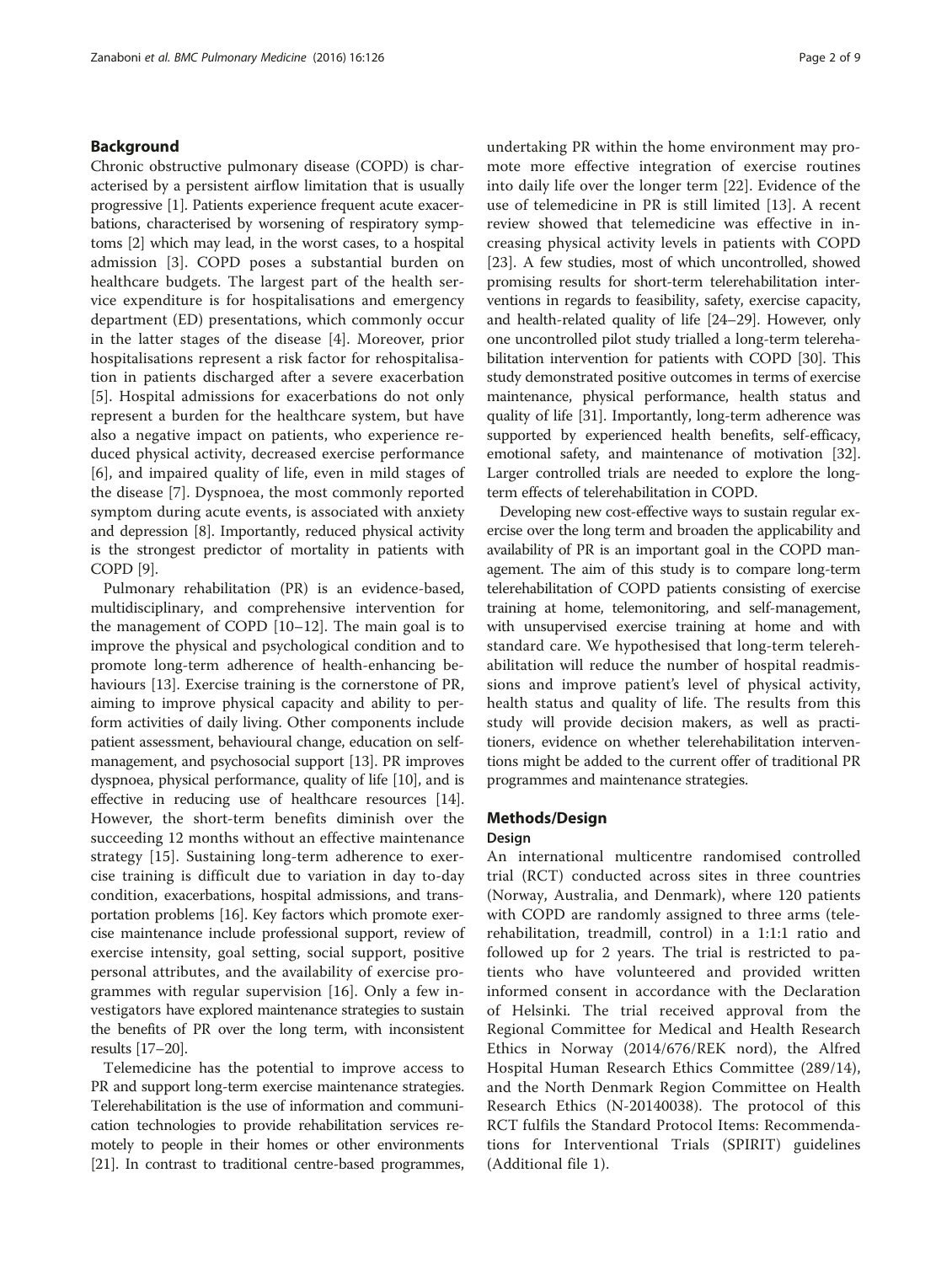#### Eligibility criteria

To be eligible for enrolment, participants must have the following inclusion criteria: 1) a diagnosis of COPD, based on an  $FEV_1/FVC$  ratio < 70 % [\[33\]](#page-7-0), 2) moderate, severe or very severe airflow limitation, with forced expiratory volume in 1 s percentage (FEV<sub>1</sub> % of predicted) < 80 %, 3) at least one COPD-related hospitalisation or COPDrelated ED presentation in the 12 months prior to enrolment, 4) aged between 40 and 80 years, and 5) capable of providing signed written informed consent.

Participants are excluded if they have at least one of the following criteria: 1) attendance at a rehabilitation programme in the 6 months prior to enrolment; 2) participation in another clinical study that may have an impact on the primary outcome, 3) deemed by the healthcare team to be physically incapable of performing the study procedures, 4) presence of comorbidities which, in the opinion of the healthcare team, might prevent patients from safely undertaking an exercise programme at home (for example severe orthopaedic or neurological impairments, severe cognitive impairment), and 5) home environment not suitable for installation and use of rehabilitation and monitoring equipment. Potential participants are not excluded on the basis of their existing home Internet access, as this can be provided by the study.

#### Randomisation

Randomisation is stratified by centre and disease severity (FEV<sub>1</sub> < 50 % vs. FEV<sub>1</sub>  $\geq$  50 %) to preserve homogeneity between arms with regard to severity of clinical status. Randomisation is web-based and performed via the WebCRF program developed by the Unit for Applied Clinical Research at the Norwegian University of Science and Technology in Trondheim. The tool uses a computerised block randomisation, and the size of the first, smallest and largest blocks is established based on the total number of patients expected to be included in the study. The randomisation sequence generated is concealed from the study team by the program. The same WebCRF program is used to fill out electronic case report forms (CRFs). This allows patient data from several centres to be entered into the same database.

#### Interventions

#### Telerehabilitation arm

Patients in the telerehabilitation arm are offered an integrated intervention consisting of exercise training at home, telemonitoring, and self-management. The equipment includes: a) a treadmill (Sportsmaster T2 in Norway, Sportsmaster T3i in Denmark, Reebok ZRK1 in Australia), b) a pulse oximeter (Nonin 9570/9571), c) a tablet computer (Apple iPad Air), and d) a holder for the tablet computer (RAM) (Fig. [1](#page-3-0)). The feasibility of using such equipment was tested in a previous pilot study [[30](#page-7-0)]. Videoconferencing is performed through Acano<sup>™</sup> due to its ability to connect the participant's tablet to videoconferencing protocol H.323 and Session Initiation Protocol (SIP) standards-based systems, desktop computers or mobile clients. Communication is performed with Advanced Encryption Standard (AES) encryption and features multiconferencing.

The exercise intervention consists of an individualised training programme of regular exercise of continuous or interval training on the treadmill and strength training exercises according to current guidelines [[13\]](#page-7-0). The treadmill exercise programme lasts for at least 30 min. Depending on the patient's condition, a programme of continuous training (moderate intensity - Borg scale [[34](#page-7-0)] ratings up to 4) or interval training (high intensity - Borg scale ratings up to 6) is conducted. The frequency prescribed is 3–5 times/week for continuous training and 3 times/week for interval training. For interval training, up to 4 interval bouts of high intensity lasting from 1 to 4 min could be prescribed. Progression is made by increasing speed and incline first. Then the patient is encouraged to increase duration. Patients are permitted to take short rests if intolerable symptoms occur, but rest time does not count towards training duration. The exercise programme can be modified by the physiotherapist or the patients themselves according to their conditions. Strength training is prescribed for a frequency of 2–3 sessions per week. Each session includes at least two lower limb exercises (6–12 repetitions, 3 sets) and two upper limb exercises (6–12 repetitions, 1–3 sets). The patients can choose between sit-to-stand, squat, step-up, lunge, calf raise, biceps curl, shoulder press, wall push up, bench press, standing row, seated row, lateral pull down, triceps press. Bottles filled with sand/water or elastic bands/free weights can be used for upper limb exercises if already available in the patient's home.

A customised website is used to access the individual training programme, fill in a daily diary and a training diary, review historical data, exchange electronic messages, schedule videoconferencing sessions, and assess individual goal settings and goal attainment. Patients are asked, every evening, to use their pulse oximeter at rest and to fill the daily electronic diary on the website including: a) oxygen saturation, b) heart rate, c) Breathlessness, Cough, and Sputum Scale (BCSS) [\[35](#page-7-0)], d) general wellbeing (qualitative self-score on a five-point Likert scale), and e) additional comments. During an exercise session on the treadmill, patients are required to self-monitor their oxygen saturation and heart rate. After each exercise session, patients are asked to fill in the electronic training diary on the website including: a) programme completion, b) Borg CR10 scale - Rating of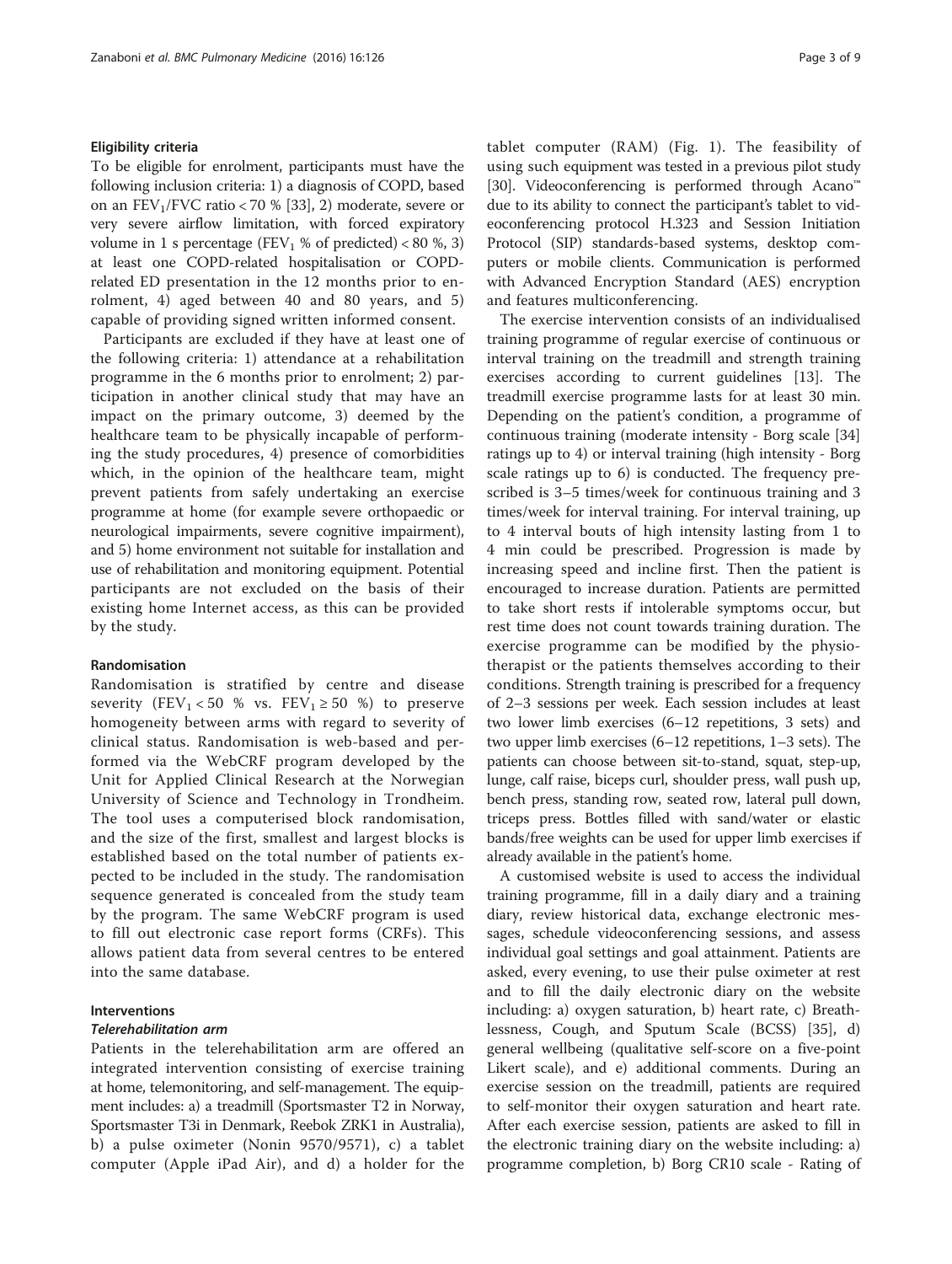<span id="page-3-0"></span>

Perceived Exertion for leg (highest value during exercise), c) Borg CR10 scale - Rating of Perceived Dyspnoea (highest value during exercise), d) oxygen saturation (lowest value during exercise), e) heart rate (highest value during exercise), and f) additional comments. The information sent through the electronic forms is monitored and interpreted weekly by a physiotherapist, who also checks for any out-of-range value. The physiotherapist can provide feedback to the patients via the website, or use this information in the upcoming videoconference. Patients are also informed on the presence of signs and symptoms to ensure that they do not exercise if not recommended.

Patients have scheduled videoconferencing sessions with the physiotherapist. During videoconferencing, patients are encouraged to set specific goals for their ongoing programme and their daily life activities. Self-management education and training are provided to promote adherence to health-enhancing behaviours. During disease exacerbations, strength training exercises might be encouraged until the patient gets well enough to exercise on the treadmill. If the patient reports changes on sputum aspect, guidance on airway clearance techniques is offered (e.g. active cycle of breathing). The physiotherapist can take electronic notes using the same website. The frequency of contacts consists of at least 1 individual videoconferencing session/week in the first 8 weeks after enrolment, and at

least 1 individual videoconferencing session/month in the following period. Participants who experience a hospital admission during the study period are invited to continue their participation after discharge. In these cases, at least 1 individual videoconferencing session/week will be applied in the month after discharge as a reinforcement strategy. Additional peer-group exercise sessions supervised by the physiotherapist can be organised.

#### Treadmill arm

Patients in the treadmill arm are provided with a treadmill only to perform unsupervised exercise training at home. The exercise intervention consists of an individualised unsupervised training programme performed as prescribed to the participants in the telerehabilitation arm, without regular review or progression of the program. Participants are asked to record each training session on a paper-based diary. This intervention arm allows comparing the effects of providing training equipment only to those using telerehabilitation.

#### Control arm

Patients in the control arm are offered standard care. To ensure that no participants are denied access to the best health care practice, any participant in the trial can undertake a traditional PR programme at any time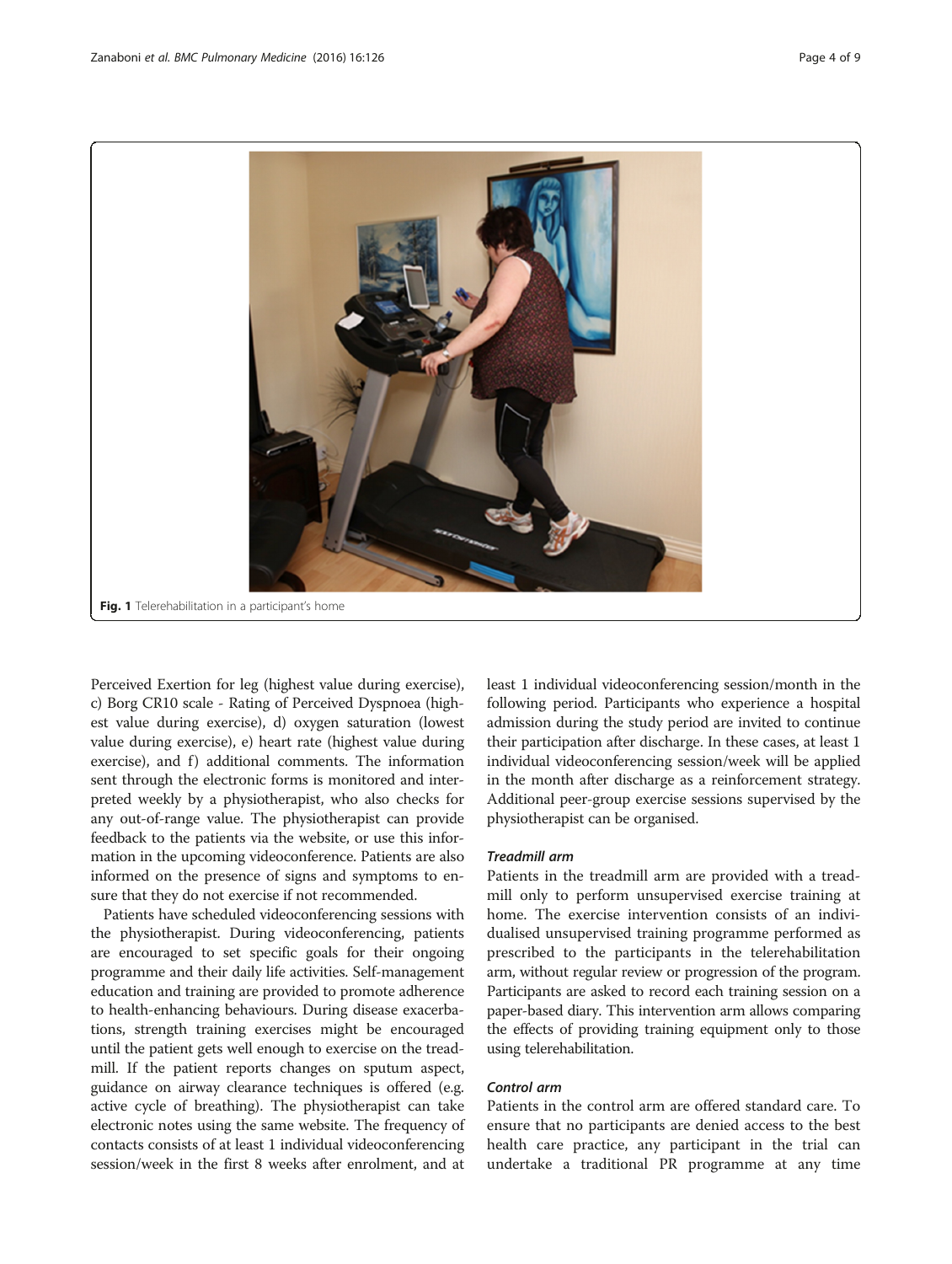during the 2-year study period if it is considered clinically indicated by their usual treating team.

#### Recruitment and study procedures

At enrolment, a clinical assessment is performed for all the patients by appropriately trained study personnel blinded to group allocation. Participants are asked to perform spirometry, the 6-min walking test [[36\]](#page-7-0) and complete the study questionnaires (Table 1). Participants are also provided brochures containing information about PR, physical activity and training, diet, self-management, motivation and lifestyle changes, smoking cessation and oxygen therapy.

After enrolment, patients in the telerehabilitation and the treadmill arms undergo a supervised session on the treadmill with an experienced research physiotherapist to learn how to safely exercise at home, receive information on how to make progress in the programme and are given the opportunity to clarify any questions related to equipment management. Patients in the telerehabilitation arm also receive training on the use of the study website. A test videoconferencing session is also performed by the local research team to guarantee proper equipment functioning. Patients can always contact the research team in case of technical issues.

At 6-month, 1-year and 2-year, patients undergo a clinical reassessment and are asked to complete the study questionnaires (Table 1). During data collection patients are encouraged to continue participating in the study. Patients are discharged from the trial after 2 years, those in the telerehabilitation and the treadmill arms can keep the equipment at the end of the study.

Table 1 Data collected at baseline and follow-up visits

| Data collected                                    |   | Baseline 6-month 1-year 2-year |   |   |
|---------------------------------------------------|---|--------------------------------|---|---|
| Clinical history and patient's<br>characteristics | X |                                |   |   |
| Pharmacological treatment                         | Χ |                                |   |   |
| Spirometry                                        | X | Χ                              | X | Χ |
| 6-min walking test                                | Χ | Χ                              | X | X |
| MMRC Dyspnoea Scale                               | Χ | X                              | X | X |
| COPD Assessment Test                              | Χ | Χ                              | X | Χ |
| EQ-5D Health Questionnaire                        | Χ | Χ                              | X | Χ |
| Generalised Self-Efficacy Scale                   | X | Χ                              | X | X |
| Hospital Anxiety and<br>Depression Scale          | X | Χ                              | X | Χ |
| Level of physical activity                        | Χ | Χ                              | X | X |
| Healthcare utilisation                            |   | X                              | X | Χ |
| Patient Global Impression of Change               |   | Χ                              |   |   |

#### Outcome measures

The primary outcome is the combined number of hospitalisations and ED presentations. Differences in the rate of events between the study arms will be measured at all assessment time points (Table 2). Data on hospitalisations and ED presentations, together with outpatient visits, will be collected from hospitals records (in Australia), regional systems (in Denmark) and national registries (in Norway). Details will include institution, date of admission, date of discharge, diagnosis-related group (DRG), diagnoses, procedures and associated cost. In addition, use of hospital resources will be recorded during the follow-up visits. Hospitalisations and ED presentations will be also analysed separately as secondary outcomes. Mortality will be monitored along the study together with dropouts.

Health status will be measured with the COPD Assessment Test (CAT) [[37\]](#page-7-0). Health-related quality of life will be measured with the EQ-5D questionnaire [\[38\]](#page-7-0). Levels of anxiety and depression will be measured with the Hospital Anxiety and Depression Scale (HAD) [\[39\]](#page-7-0). Self-efficacy will be measured with the Generalised Self-Efficacy Scale (GSES) [\[40\]](#page-7-0). Subjective impression of overall change will be measured with the Patient global impression of change scale (PGIC) [[41](#page-7-0)]. The study questionnaires, available in English, Norwegian and Danish with validated versions, will be collected along the study at different time points (Table 1).

Functional exercise capacity will be measured with the 6-min walking distance (6MWD). The 6-min walking

Table 2 Primary and secondary outcomes and related measures

| Outcome                                                                                                                                                                                                                                                                                        | Measure                                                                                                                                                                                                                                                                                                                                                                                                                                                                             |
|------------------------------------------------------------------------------------------------------------------------------------------------------------------------------------------------------------------------------------------------------------------------------------------------|-------------------------------------------------------------------------------------------------------------------------------------------------------------------------------------------------------------------------------------------------------------------------------------------------------------------------------------------------------------------------------------------------------------------------------------------------------------------------------------|
| Primary outcome                                                                                                                                                                                                                                                                                |                                                                                                                                                                                                                                                                                                                                                                                                                                                                                     |
| • Combined number of<br>hospitalisations and<br>ED presentations                                                                                                                                                                                                                               | • Incidence Density                                                                                                                                                                                                                                                                                                                                                                                                                                                                 |
| Secondary outcomes                                                                                                                                                                                                                                                                             |                                                                                                                                                                                                                                                                                                                                                                                                                                                                                     |
| • Hospitalisations<br>$\cdot$ ED presentations<br>• Mortality<br>• Time free from first event<br>• Health status<br>• Quality of life<br>• Anxiety and depression<br>· Self-efficacy<br>· Subjective impression of<br>overall change<br>• Physical performance<br>• Level of physical activity | • Incidence Density<br>• Incidence Density<br>• Mortality rate<br>• Days to first hospitalisation<br>or ED presentation<br>• COPD Assessment Test<br>$\cdot$ EO-5D<br>• Hospital Anxiety and Depression<br>Scale (HAD)<br>• Generalised Self-Efficacy Scale (GSES)<br>· Patient global impression of change<br>scale (PGIC)<br>• 6-min walking distance (6MWD)<br>• Daily number of steps, minutes of<br>moderate to vigorous physical activity<br>and sedentary time during 1-week |
| • Cost-effectiveness<br>• Experiences in<br>telerehabilitation                                                                                                                                                                                                                                 | • Cost-utility analysis (cost-per-QALY)<br>• Qualitative interviews with<br>semi-structured questions                                                                                                                                                                                                                                                                                                                                                                               |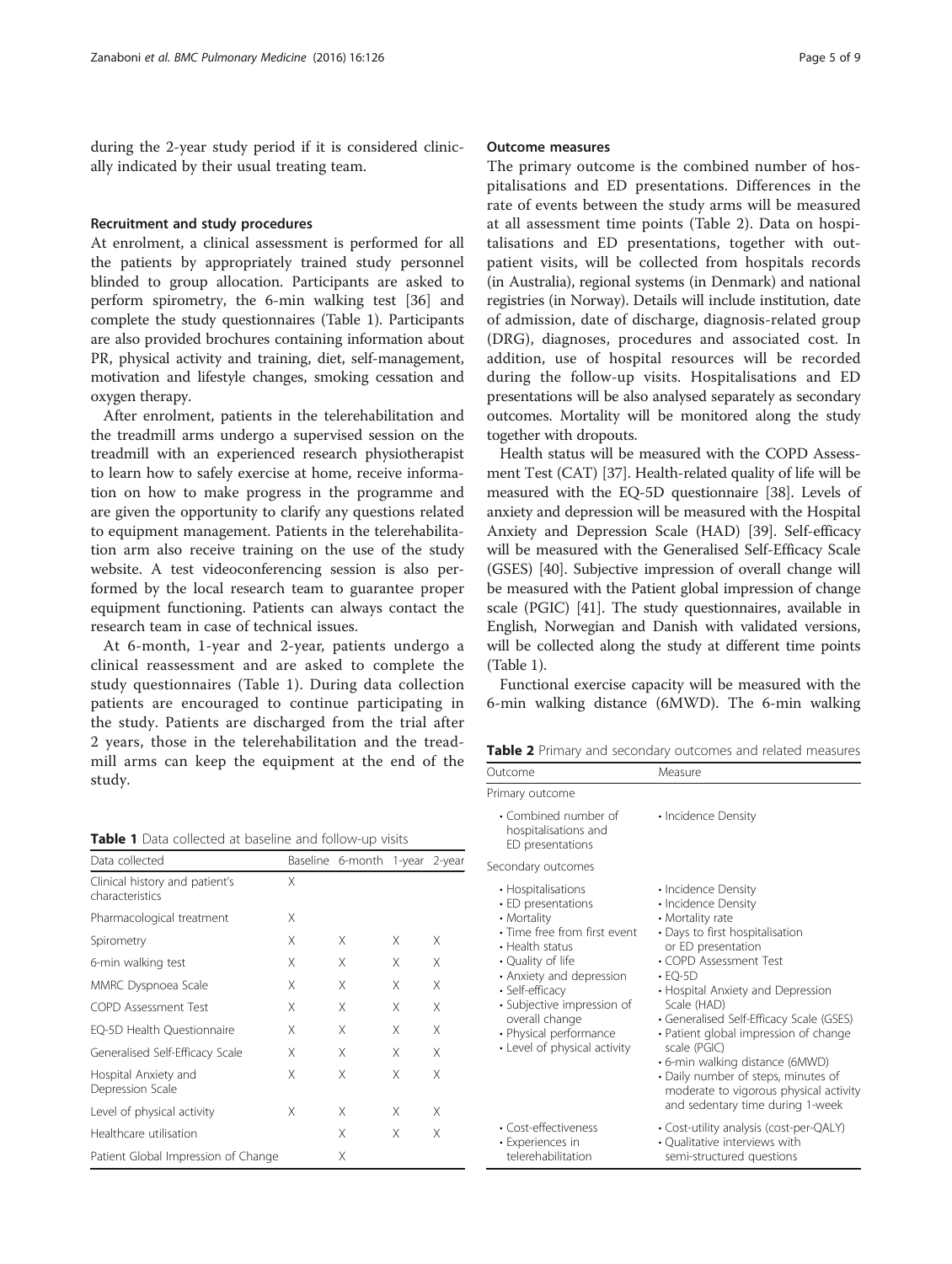test will be performed twice according to guidelines, and the furthest distance recorded [[36\]](#page-7-0).

Objective physical activity assessment will be undertaken using the SenseWear Armband (SWA; BodyMedia, Pittsburgh, USA; professional software version 7.0). The SWA will be positioned on the participant's left upper arm according to manufacturer instructions. Participants will be instructed to wear the SWA for 1 week, only removing it for bathing or water-based activities. The first and last days of data will be excluded from analysis upon data retrieval. A day of data (midnight to 23:59) will be included for analysis if there is at least 10 h of data within the 24-h period. A minimum of four valid days of data will be required per participant at each assessment time point [[42\]](#page-7-0), inclusive of at least 1 weekend day. The proprietary algorithm provides a range of variables for each minute of wear time, including energy expenditure and number of steps. The intensity of physical activity is described according to metabolic equivalents  $(1 \text{ MET} = 1 \text{ kcal/kg/h})$ . Each minute of wear time will be allocated to a category of physical activity on the basis of MET classification (sedentary  $\leq 1.5$ METs, moderate and vigorous  $\geq$  3 METs). The amount of time spent in moderate to vigorous physical activity, and time spent sedentary, will be calculated.

A cost-utility analysis will be performed to verify whether the telerehabilitation and the treadmill interventions are cost-effective. The perspective of the healthcare authority will be adopted with respect to costs. The following cost components will be included in the analysis: a) hospital resources, b) delivery of the telerehabilitation intervention, and c) equipment. Hospital resources will include hospitalisations, ED presentations, outpatient visits, and rehabilitation. Unit cost for each resource will be based on the specific public tariffs from the national DRG system. Delivery of the telerehabilitation intervention will include the time used by the project team to install the equipment in the patient's home and provide training, and the time used by the physiotherapist to supervise the patients. Equipment costs for the telerehabilitation arm and the intervention arm will be calculated based on a 5-year amortisation period. All costs will be expressed in Euros (€). Utility will be measured in terms of quality adjusted life years (QALYs), based on the answers of the EQ-5D questionnaires at baseline, 6 month, 1–2 years. Utility values will be calculated using the European EQ-net VAS set, and only if all the five dimensions are answered. The incremental cost-effectiveness ratio will be computed as differential costs and differential QALYs.

Patients' perspectives in participating in long-term telerehabilitation will be explored through qualitative interviews with semi-structured questions. Interviews will be conducted before telerehabilitation, after 1 year and after 2 years, with 5–8 patients in the telerehabilitation

arm at each site. Interviews will be recorded on audio digital file, transcribed verbatim and analysed via Nvivo 10.0 upon the theoretical frame of the learning theory [[43](#page-8-0)].

#### Adverse events and dropouts

Adverse events, including deaths, treadmill injuries and other unspecified reasons, will be recorded in the WebCRF program. Technical problems will be recorded by each participating centre into a separate database. Dropouts will occur if patients notify the research team that they do not want to participate any longer to the study and therefore withdraw their consent. In this case the project team might collect the equipment upon request. Patients who do not participate actively in the intervention will still be included in the study, and analysed according to the intention-to-treat approach. They will keep the project equipment as long as they want.

#### Statistical analysis

Descriptive statistics at baseline will be reported as means ± SD for normally distributed continuous variables, or medians with 25–75th percentiles in the case of skewed distribution. Normality of distribution will be tested by means of the nonparametric Kolmogorov-Smirnov test. An intention-to-treat analysis will be performed on all randomised subjects to provide unbiased comparisons among groups and avoid the effects of dropout. The primary outcome and related secondary outcomes will be measured through the Incidence Density, defined as the number of events in a group divided by the total persontime accumulated during the study in that group [[44](#page-8-0)]. Differences between study arms will be tested by the Comparison of Incidence Rates. A two-sided test and a significance level of  $\alpha$  = 0.05 will be used. All events from the day after randomisation to patient exit/death will be included. Other secondary outcomes will be measured as changes from baseline to all assessment time points. Changes of the secondary outcomes will be tested by use of linear mixed models, which allow accounting for repeated measures collected in a longitudinal design. Moreover, linear mixed models deal better with dropouts that other methods used for repeated measures, and use of imputation techniques for missing data is not necessary. A  $p$ -value <0.05 will be considered significant for all tests. All statistical analyses will be performed by using IBM SPSS Statistics.

#### Sample size

The sample size requirements for this study were intended to provide adequate power for the analysis of the primary outcome. From studies with patients with similar characteristics [\[45](#page-8-0)–[48](#page-8-0)], we estimated an incidence density used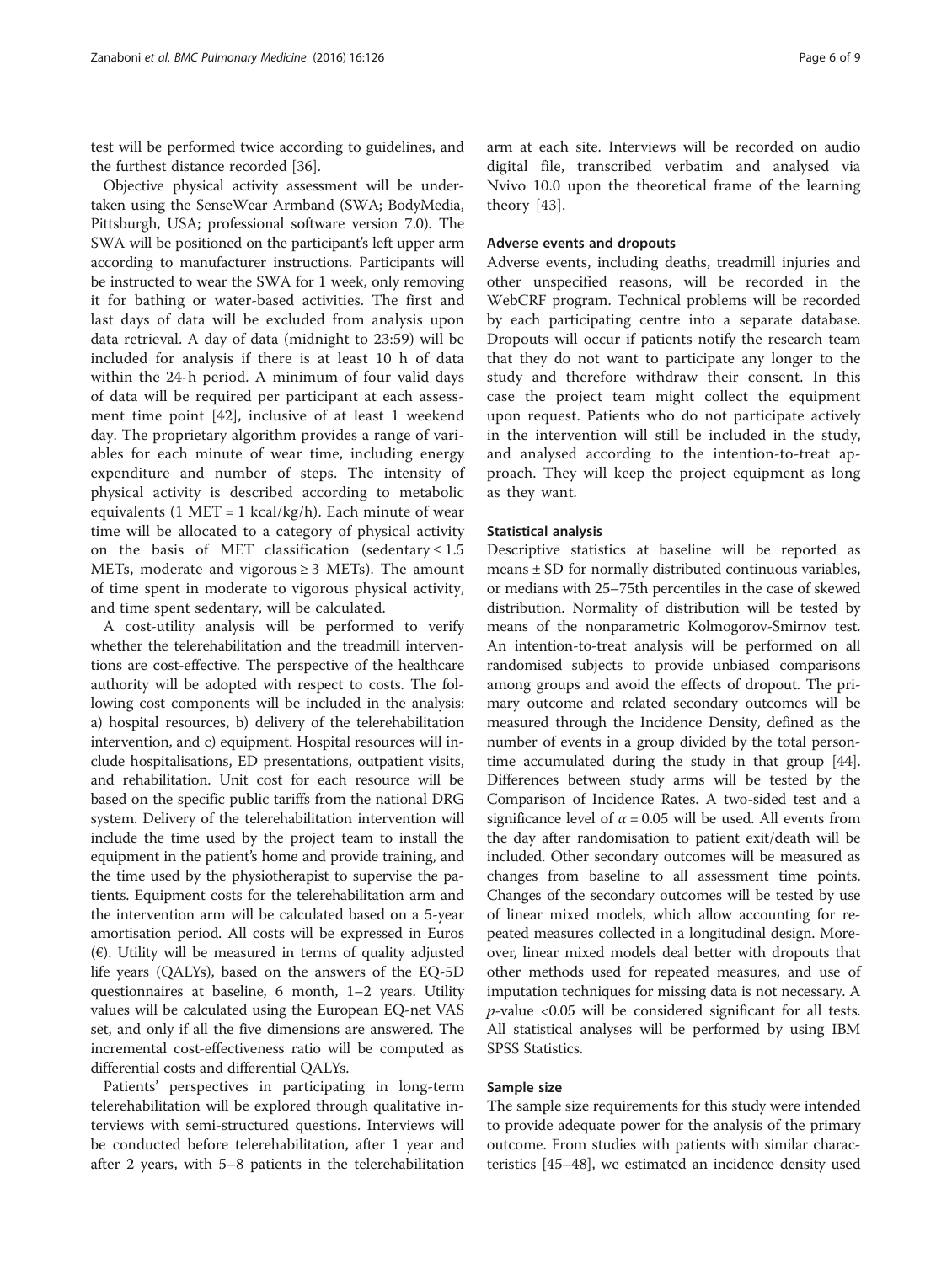<span id="page-6-0"></span>as a null hypothesis of 2 events per person-year, and a 40 % relative reduction in the primary outcome. In a major study of a management programme including home exercises for COPD patients after acute exacerbations [[46](#page-8-0)] the mean number of hospital admissions per patient was reduced from 1.6 to 0.9 in the year following a hospital admission. We calculated that a sample size of 65 personyears per group would allow a power of 95 % to detect an incidence rate ratio of 0.60, with a type-I error (α) of 0.05. Assuming that up to 20 % of patients may drop out uniformly over the intervention period, 40 patients (corresponding to 80 person-years) will be enrolled per each of the three arms for the 2-year study duration. In total, 120 patients (corresponding to 240 person-years) will therefore be enrolled in the study. Recruitment is expected to be concluded by the end of 2016.

#### **Discussion**

This study protocol described the methods used in this first RCT investigating the effects of long-term telerehabilitation in COPD. Patients with COPD often experience repeated exacerbations which lead to a worsening of their health condition and to hospital admissions [[3\]](#page-7-0). Moreover, hospital readmissions are more likely to occur in patients with prior history of hospitalisations [\[5](#page-7-0)]. There is an increasing need for cost-effective treatment strategies for patients with COPD [[22](#page-7-0)]. PR is a low-cost, integral component of COPD management [\[12\]](#page-7-0). PR is traditionally centre-based and offered either as a 6–12-week outpatient programme or as a 4-week inpatient programme. Available resources for PR are often limited, and patients living in rural areas especially suffer from poor availability of PR programmes [[49](#page-8-0)]. Maintenance strategies are needed to sustain the benefits of PR over the long term [\[15](#page-7-0)]. However, these are scarcely documented, and the optimal combination of maintenance interventions after completion of a PR programme remains unknown [[12](#page-7-0)]. Long-term telerehabilitation is an innovative intervention which might reduce hospital readmissions in COPD and thus limit healthcare utilisation. The results of this study will provide evidence on whether long-term telerehabilitation represents a cost-effective strategy for the follow-up of patients with COPD. The delivery of telerehabilitation services will also broaden the availability of PR and maintenance strategies, especially to those living in remote areas and with no access to centre-based exercise programmes.

Significant improvements in outcomes can be obtained with both supervised and unsupervised home exercise [\[50\]](#page-8-0). However, sustaining long-term exercise is generally difficult [[17\]](#page-7-0) for many reasons, including professional support, regular supervision [\[16](#page-7-0)], emotional safety, and maintenance of motivation [[32\]](#page-7-0). We expect that standard care and unsupervised home

exercise will be less beneficial than a telerehabilitation intervention where patients are supervised regularly by a physiotherapist via videoconferencing. The study was designed as a three-armed RCT to isolate the effects of placing training equipment in the patient's home from those of telemonitoring.

#### Trial status

Patient recruitment commenced in October 2014 and is continuing.

#### Additional file

[Additional file 1:](dx.doi.org/10.1186/s12890-016-0288-z) SPIRIT checklist. (DOC 121 kb)

#### Acknowledgements

We thank S. Skumlien and L. Aarøen Lien at LHL-klinikkene in Norway for their support to the project. Will also thank the Esbjerg Healthcare Centre in Esbjerg Municipality and the Pulmonary Ward at South West Hospital in Esbjerg in Denmark for recruiting and supervising the patients.

#### Funding

This study was funded by the Research Council of Norway (Project Grant 228919/H10) and the Northern Norway Regional Health Authority (Project Grants HST1117-13 and HST1118-13).

#### Availability of data and materials

The data supporting the results of this study will be available upon request.

#### Authors' contributions

PZ, BD, AEH and RW designed the study protocol. PZ, BD, AEH, AH, and RW procured the study funding. PZ, HH, AEH and RW drafted the manuscript and BD, AH, and CCO contributed to the manuscript. All authors read and approved the final manuscript.

#### Competing interests

The authors declare that they have no competing interests.

#### Consent for publication

Consent to publish the image of the telerehabilitation in a participant's home was sought and obtained from that person.

#### Ethics approval and consent to participate

The trial is restricted to patients who have volunteered and provided written informed consent in accordance with the Declaration of Helsinki. The trial received approval from the Regional Committee for Medical and Health Research Ethics in Norway (2014/676/REK nord), the Alfred Hospital Human Research Ethics Committee (289/14), and the North Denmark Region Committee on Health Research Ethics (N-20140038). Any important modifications to the protocol which may impact on the conduct of the study will require a formal amendment to the ethics committees.

#### Author details

<sup>1</sup>Norwegian Centre for E-health Research, University Hospital of North Norway, Tromsø, Norway. <sup>2</sup>Department of Health Science and Technology Laboratory of Assistive Technologies - Telehealth & Telerehabilitation, SMI, Aalborg University, Aalborg, Denmark. <sup>3</sup> Heart and Lung Clinic, University Hospital of North Norway, Tromsø, Norway. <sup>4</sup> Department of Clinical Medicine, The Arctic University of Norway, Tromsø, Norway. <sup>5</sup>La Trobe University, Melbourne, Australia. <sup>6</sup> Alfred Health, Melbourne, Australia.<br><sup>7</sup> Instituto for Broathing and Sloop, Melbourne, Australia. Institute for Breathing and Sleep, Melbourne, Australia.

Received: 5 May 2016 Accepted: 16 August 2016 Published online: 22 August 2016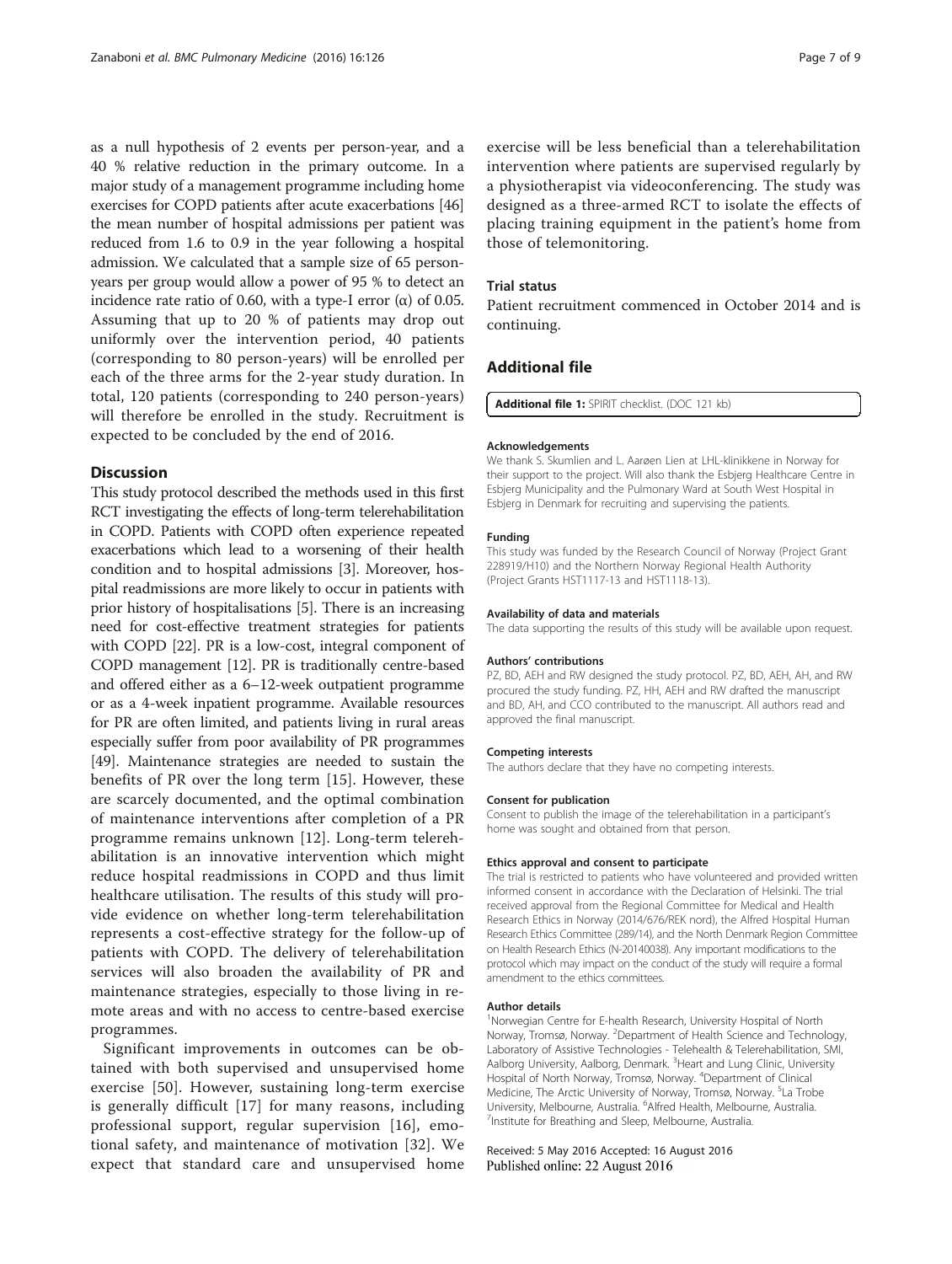- <span id="page-7-0"></span>1. Vestbo J, Hurd SS, Agustí AG, Jones PW, Vogelmeier C, Anzueto A, Barnes PJ, Fabbri LM, Martinez FJ, Nishimura M, Stockley RA, Sin DD, Rodriguez-Roisin R. Global strategy for the diagnosis, management, and prevention of chronic obstructive pulmonary disease: GOLD executive summary. Am J Respir Crit Care Med. 2013;187(4):347–65.
- 2. Wedzicha JA, Seemungal TA. COPD exacerbations: defining their cause and prevention. Lancet. 2007;370:786–96.
- 3. Garcia-Aymerich J, Serra Pons I, Mannino DM, Maas AK, Miller DP, Davis KJ. Lung function impairment, COPD hospitalisations and subsequent mortality. Thorax. 2011;66(7):585–90.
- 4. Sullivan SD, Ramsey SD, Lee TA. The economic burden of COPD. Chest. 2000;117(2 Suppl):5S–9.
- 5. McGhan R, Radcliff T, Fish R, Sutherland ER, Welsh C, Make B. Predictors of rehospitalization and death after a severe exacerbation of COPD. Chest. 2007;132:1748–55.
- 6. Anzueto A. Impact of exacerbations on COPD. Eur Respir Rev. 2010;19(116):113–8.
- 7. Carrasco Garrido P, de Miguel DJ, Rejas Gutiérrez J, Centeno AM, Gobartt Vázquez E, Gil de Miguel A, García Carballo M, Jiménez García R. Negative impact of chronic obstructive pulmonary disease on the health-related quality of life of patients. Results of the EPIDEPOC study. Health Qual Life Outcomes. 2006;4:31.
- 8. Hill K, Geist R, Goldstein RS, Lacasse Y. Anxiety and depression in end-stage COPD. Eur Respir J. 2008;31(3):667–77.
- 9. Waschki B, Kirsten A, Holz O, Müller KC, Meyer T, Watz H, Magnussen H. Physical activity is the strongest predictor of all-cause mortality in patients with COPD: a prospective cohort study. Chest. 2011;140:331–42.
- 10. McCarthy B, Casey D, Devane D, Murphy K, Murphy E, Lacasse Y. Pulmonary rehabilitation for chronic obstructive pulmonary disease. Cochrane Database Syst Rev. 2015;2, CD003793.
- 11. Ries AL, Bauldoff GS, Carlin BW, Casaburi R, Emery CF, Mahler DA, Make B, Rochester CL, Zuwallack R, Herrerias C. Pulmonary rehabilitation: joint ACCP/ AACVPR evidence-based clinical practice guidelines. Chest. 2007;131(5 Suppl):4S–2.
- 12. Spruit MA, Vanderhoven-Augustin I, Janssen PP, Wouters EF. Integration of pulmonary rehabilitation in COPD. Lancet. 2008;371(9606):12–3.
- 13. Spruit MA, Singh SJ, Garvey C, ZuWallack R, Nici L, Rochester C, Hill K, Holland AE, Lareau SC, Man WD, Pitta F, Sewell L, Raskin J, Bourbeau J, Crouch R, Franssen FM, Casaburi R, Vercoulen JH, Vogiatzis I, Gosselink R, Clini EM, Effing TW, Maltais F, van der Palen J, Troosters T, Janssen DJ, Collins E, Garcia-Aymerich J, Brooks D, Fahy BF, Puhan MA, Hoogendoorn M, Garrod R, Schols AM, Carlin B, Benzo R, Meek P, Morgan M, Rutten-van Mölken MP, Ries AL, Make B, Goldstein RS, Dowson CA, Brozek JL, Donner CF, Wouters EF. ATS/ERS Task Force on Pulmonary Rehabilitation. An official American Thoracic Society/European Respiratory Society statement: key concepts and advances in pulmonary rehabilitation. Am J Respir Crit Care Med. 2013;188(8):e13–64.
- 14. Rubi M, Renom F, Ramis F, Medinas M, Ceneno MJ, Gorriz M, Crespi E, Martin B, Soriano JB. Effectiveness of pulmonary rehabilitation in reducing health resources use in chronic obstructive pulmonary disease. Arch Phys Med Rehabil. 2010;91:364–8.
- 15. Spruit MA, Singh SJ. Maintenance programs after pulmonary rehabilitation: how may we advance this field? Chest. 2013;144(4):1091–3.
- 16. Hellem E, Bruusgaard KA, Bergland A. Exercise maintenance: COPD patients' perception and perspectives on elements of success in sustaining long-term exercise. Physiother Theor Pract. 2012;28(3):206–20.
- 17. Ries AL, Kaplan RM, Myers R, Prewitt LM. Maintenance after pulmonary rehabilitation in chronic lung disease: a randomized trial. Am J Respir Crit Care Med. 2003;167:880–8.
- 18. Foglio K, Bianchi L, Ambrosino N. Is it really useful to repeat outpatient pulmonary rehabilitation programs in patients with chronic airway obstruction? A 2-year con- trolled study. Chest. 2001;119(6):1696–704.
- 19. Brooks D, Krip B, Mangovski-Alzamora S, Goldstein RS. The effect of postrehabilitation programmes among individuals with chronic obstructive pulmonary disease. Eur Respir J. 2002;20(1):20–9.
- 20. Beauchamp MK, Evans R, Janaudis-Ferreira T, Goldstein RS, Brooks D. Systematic review of supervised exercise programs after pulmonary rehabilitation in individuals with COPD. Chest. 2013;144(4):1124–33.
- 21. Brennan D, Tindall L, Theodoros D, Brown J, Campbell M, Christiana D, Smith D, Cason J, Lee A. A blueprint for telerehabilitation guidelines. Int J Telerehabil. 2010;2(2):31–4.
- 22. Holland AE, Mahal A, Hill CJ, Lee AL, Burge AT, Moore R, Nicolson C, O'Halloran P, Cox NS, Lahham A, Ndongo R, Bell E, McDonald CF. Benefits and costs of home-based pulmonary rehabilitation in chronic obstructive pulmonary disease - a multi-centre randomised controlled equivalence trial. BMC Pulm Med. 2013;13:57.
- 23. Lundell S, Holmner Å, Rehn B, Nyberg A, Wadell K. Telehealthcare in COPD: a systematic review and meta-analysis on physical outcomes and dyspnea. Respir Med. 2015;109(1):11.26.
- 24. Holland AE, Hill CJ, Rochford P, Fiore J, Berlowitz DJ, McDonald CF. Telerehabilitation for people with chronic obstructive pulmonary disease: feasibility of a simple, real time model of supervised exercise training. J Telemed Telecare. 2013;19(4):222–6.
- 25. Tabak M, Vollenbroek-Hutten MM, van der Valk PD, van der Palen J, Hermens HJ. A telerehabilitation intervention for patients with chronic obstructive pulmonary disease: a randomized controlled pilot trial. Clin Rehabil. 2013;28(6):582–91.
- 26. Burkow TM, Vognild LK, Østengen G, Johnsen E, Risberg MJ, Bratvold A, Hagen T, Brattvoll M, Krogstad T, Hjalmarsen A. Internet-enabled pulmonary rehabilitation and diabetes education in group settings at home: a preliminary study of patient acceptability. BMC Med Informat Decis Making. 2013;13:33.
- 27. Dinesen B, Huniche L, Toft E. Attitudes of COPD patients towards telerehabilitation: a cross-sector case study. Int J Environ Res Publ Health. 2013; 10(11):6184–98.
- 28. Paneroni M, Colombo F, Papalia A, Colitta A, Borghi G, Saleri M, Cabiaglia A, Azzalini E, Vitacca M. Is telerehabilitation a safe and viable option for patients with COPD? A feasibility study. COPD. 2015;12(2):217–25.
- 29. Marquis N, Larivée P, Saey D, Dubois MF, Tousignant M. In-home pulmonary telerehabilitation for patients with chronic obstructive pulmonary disease: a pre-experimental study on effectiveness, satisfaction, and adherence. Telemed J E Health. 2015;21(11):870–9.
- 30. Zanaboni P, Aarøen Lien L, Hjalmarsen A, Wootton R. Long-term telerehabilitation of COPD patients in their homes: interim results from a pilot study in Northern Norway. J Telemed Telecare. 2013;19(7):425–9.
- 31. Zanaboni P, Hoaas A, Aarøen Lien L, Hjalmarsen A, Wootton R. Long-term exercise maintenance in COPD via telerehabilitation: A 2-year pilot study. J Telemed Telecare. 2016; 22(2): doi: 10.1177/1357633X15625545.
- 32. Hoaas H, Andreassen HK, Aarøen Lien L, Hjalmarsen A, Zanaboni P. Adherence and factors affecting satisfaction in long-term telerehabilitation for patients with chronic obstructive pulmonary disease: a mixed methods study. BMC Med Inform Decis Mak. 2016;16:26.
- 33. Global Initiative for Chronic Obstructive Lung Disease (GOLD). Global strategy for the diagnosis, management and prevention of chronic obstructive pulmonary disease (Updated 2016), [http://goldcopd.org/global-strategy](http://goldcopd.org/global-strategy-diagnosis-management-prevention-copd-2016/)[diagnosis-management-prevention-copd-2016/](http://goldcopd.org/global-strategy-diagnosis-management-prevention-copd-2016/) Accessed 25 Jan 2016.
- 34. Borg G. Borg's perceived exertion and pain scales. Champaign: Human Kinetics; 1998.
- 35. Leidy NK, Rennard SI, Schmier J, Jones MK, Goldman M. The breathlessness, cough, and sputum scale: the development of empirically based guidelines for interpretation. Chest. 2003;124:2182–91.
- 36. Holland AE, Spruit MA, Troosters T, Puhan MA, Pepin V, Saey D, McCormack MC, Carlin BW, Sciurba FC, Pitta F, Wanger J, MacIntyre N, Kaminsky DA, Culver BH, Revill SM, Hernandes NA, Andrianopoulos V, Camillo CA, Mitchell KE, Lee AL, Hill CJ, Singh SJ. An official European Respiratory Society/American Thoracic Society technical standard: field walking tests in chronic respiratory disease. Eur Respir J. 2014;44(6):1428–46.
- 37. Jones PW, Harding G, Berry P, Wiklund I, Chen WH, Kline LN. Development and first validation of the COPD Assessment Test. Eur Respir J. 2009;34:648–54.
- 38. Group EQ. EuroQol–a new facility for the measurement of health-related quality of life. Health Policy. 1990;16(3):199–208.
- Zigmond AS, Snaith RP. The hospital anxiety and depression scale. Acta Psychiatr Scand. 1983;67(6):361–70.
- 40. Schwarzer R, Jerusalem M. Generalized self-efficacy scale. In: Weinman J, Wright S, Johnston M, editors. Measures in health psychology: A user's portfolio. Causal and control beliefs. Windsor: NFER-NELSON; 1995. p. 35–7.
- 41. Hurst H, Bolton J. Assessing the clinical significance of change scores recorded on subjective outcome measures. J Manipulative Physiol Ther. 2004;27(1):26–35.
- 42. Demeyer H, Burtin C, Van Remoortel H, Hornikx M, Langer D, Decramer M, Gosselink R, Janssens W, Troosters T. Standardizing the analysis of physical activity in patients with COPD following a pulmonary rehabilitation program. Chest. 2014;146(2):318–27.